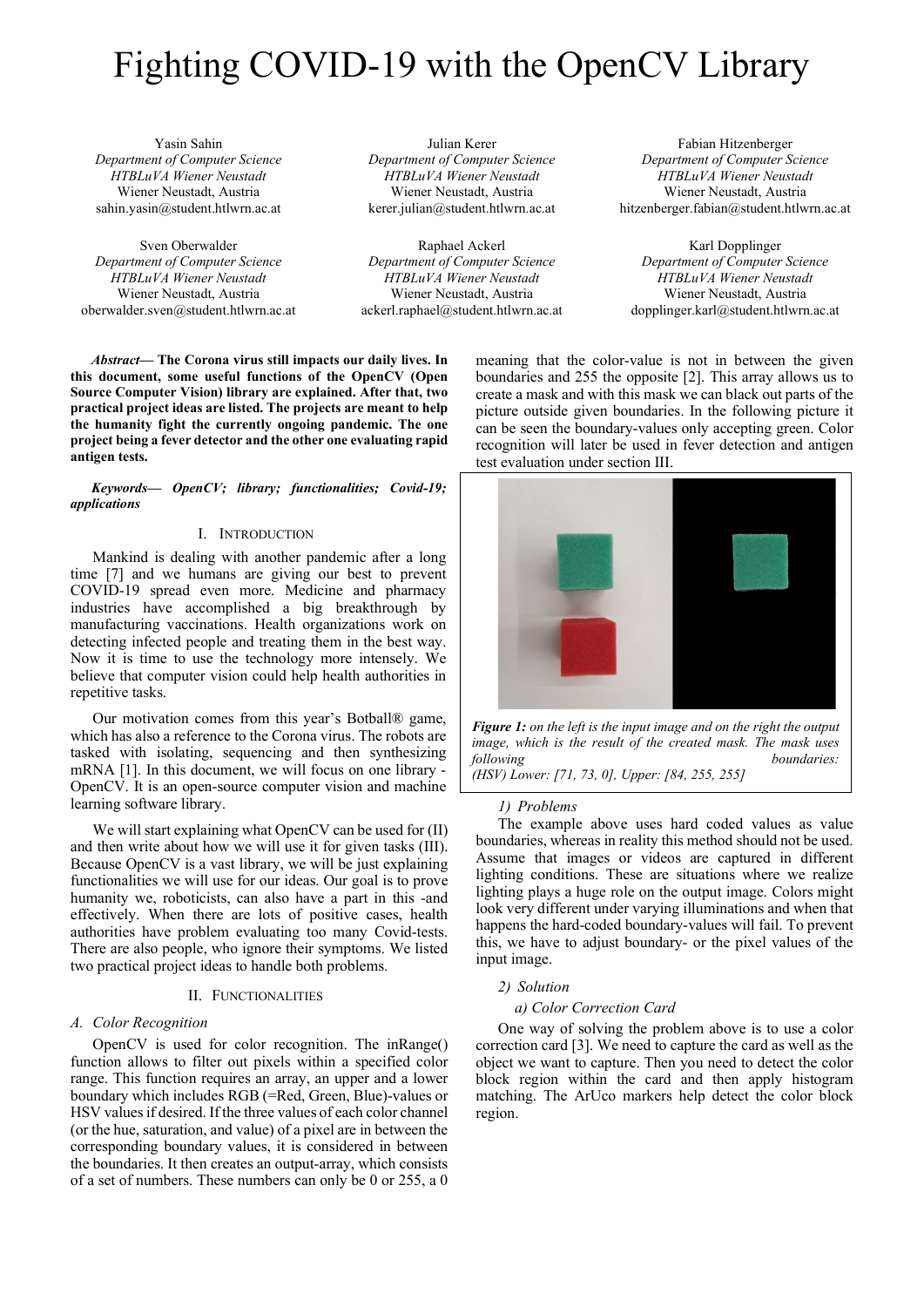

# b) Histogram Matching

This method requires a reference image. In this method we take the input image and adjust its pixel intensities so that the histogram of the input image matches the one of a separate reference picture. As mentioned, histogram matching can be applied to a picture with a color correction card. But it also works with two similar images even though there is no color correction card in them.



Histogram matching is applied to create aesthetic results or a basic color correction. This allows us to process images quicker and easier without the use of complex algorithms of machine learning.



image, in the middle the reference image and on the right the output image

# B. ArUco Markers

ArUco markers are quadratic tags with a 2D pattern: a black border and a binary matrix within the borders. ArUco markers are an integral part of many computer vision systems, including but not limited to:

- 3D positioning
- Object size estimation
- Distance measurement
- And many more…

An ArUco dictionary specifies the type of ArUco tags we want to detect/generate. The ArUco tags' patterns are predefined in these dictionaries and if the pattern of a detected marker matches one in the dictionary, the ID of it will be returned. ArUco marker detection will be used in evaluating rapid antigen tests under section III.

# C. Face Detection

Face detection is a process, which consists of analyzing the input image or video and determining the location, size, position, and the orientation of a face. One method which is used in OpenCV is the statistics-based approach. Haar classifier face detection is used to create a search window that slides through an image and check whether a certain region of an image looks like a face or not [5]. Haar-like features and a large set of very weak classifiers use a single feature, which tells if in a certain image a face is detected or not. It is possible to train classifiers with a plentiful of negative and positive examples, but OpenCV provides a pre-trained dataset of classifiers. Face detection will be used in fever detection under section III because fever detection will only be started if a face has been detected.



Haar-like features' value is the difference between the sum of pixels located in the white area(s) and the sum of pixels located in the black area(s) [4]. If this difference is closer to 1 than 0 the feature could be detected. A feature can be an edge, a line, or any structure in the image where there is a sudden change of intensities. For example, the feature C in figure 5 would detect an edge with darker pixels on its left and lighter pixels on its right.



Figure 6: Scanning an image for a face visualized; you can see a Haar-like feature at the eyes [10]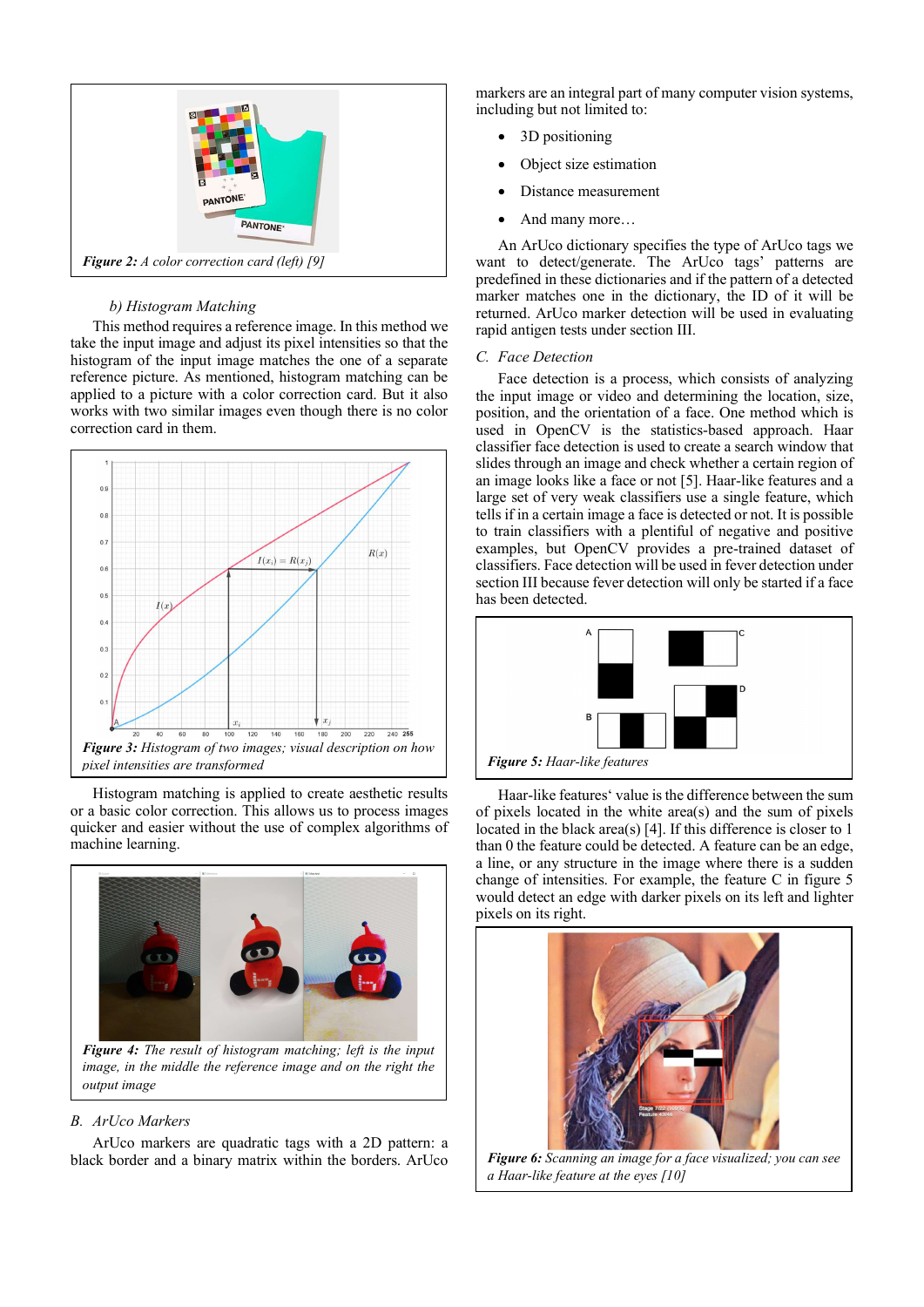# 1) Problems

The illumination and other factors may decrease the accuracy of the predictions. To obtain correct predictions the image needs to be preprocessed.

#### 2) Solution

The first step to the solution is to create a blob (=binary large object). Blobs can store binary data and are used to store images, audio, or other multimedia files. Preprocessing tasks normally include:

- Mean subtraction
- Scale

For the mean subtraction task, we need to compute the average pixel intensity (=mean). All means for each color channels are described with three variables:

$$
\mu_R, \mu_G, \text{ and } \mu_B \tag{1}
$$

The means from (1) are then subtracted from the color channels of the input image.

$$
R = R - \mu_R
$$
  
\n
$$
G = G - \mu_G
$$
  
\n
$$
B = B - \mu_B
$$
 (2)

We can also divide by a scaling factor, which adds in a normalization:

$$
R = (R - \mu_R) / \sigma
$$
  
\n
$$
G = (G - \mu_G) / \sigma
$$
  
\n
$$
B = (B - \mu_B) / \sigma
$$
 (3)

If we need to mean subtract across a set of images, the value of the scaling factor  $\sigma$  should be the standard deviation across the set [6]. Otherwise, OpenCV does not necessarily require a calculated scale factor. You can set it to 1.

The blobFromImage() function creates blobs. The function has following parameters:

- image: The input image
- scalefactor: Scale factor  $(\sigma)$ , optional
- size: spatial size the neural network expects
- mean: a tuple of three mean values
- swapRB: if your mean tuple is in the (R, G, B) order, then it should be set to True. The reason for this is, that the function expects it to be in the  $(B, G, R)$  order

#### III. APPLICATION

In this section, we will list possible Covid-related implementations of the functionalities mentioned above.

### A. IR Fever Detector

## 1) Concept/Design

After the lockdown in November 2021 in Austria, we needed a vaccination, or a proof of recovery to be able to go almost anywhere (e.g., to restaurants, museums, amusement parks, events, etc.). At the school or workplace, we had to make a Covid-test [8]. But places which did not require them often checked for symptoms, especially your temperature, even though it was not mandatory. Bots are designed to do

repetitive tasks, and because checking for fever is a repetitive task, we propose to automate this task using methods of computer vision. Reference [12] shows a project very similar to this. isual fever detection was also used during the swine flu pandemic caused by the H1N1 virus at the Narita International Airport (Japan).

#### 2) Implementation

This bot is placed at the entrance of the building. It will adjust its camera until it centers a face and then it will analyze its input stream. If it detects a large area with temperatures between  $37.5^{\circ}$ C and  $41^{\circ}$ C (= 99.5 F and 105.8 F) it will alert an employee for further examination of that person. Furthermore, the temperature check will not be started if a face could not be captured. It is unnecessary to analyze the input from the IR-camera if there is no one in front of it.

#### 3) Used functionalities

Color recognition (section II A) is used to scan the thermos-picture and the face detection functionality (section II C) to adjust the camera so that a face is centered. A histogram matching is not needed for the reason that the illumination in a thermos-picture will not change that much.



Figure 7: Left: A face being detected; Right: temperature analysis [11]

#### B. Antigen Tester

#### 1) Concept/Design

Rapid antigen tests are a quick way to detect a Coronainfection. In Austria antigen tests are done for that reason and also for its availability. A robot could be used to automate the process of evaluating a Covid-test. It would also be quicker and a basic algorithm with OpenCV and a camera is all it needs. Reference [14] shows a project on interpreting rapid diagnostic test results designed just for smartphones.

# 2) Implementation

Rapid antigen tests use (depending on the manufacturer) barcodes as their IDs. But we will use ArUco markers because we explained them. After we can tell the result of the test using a color detection algorithm, its result will be updated in a database with the matching ID. The ID can be determined by scanning the ArUco marker. To avoid detecting red areas outside of the result area, we will use the position and size of the ArUco tag. We know that the position of the ArUco marker and the red line(s) should be approximately the same. The width of the red lines should be less or equal to the width of the ArUco marker.

## 3) Used functionalities

Color recognition (section II A) is used to detect the red lines on the antigen tests. Because the pictures can have different illumination it is also necessary to apply histogram matching (section II A 2 b). We also have to detect ArUco tags (section II B)